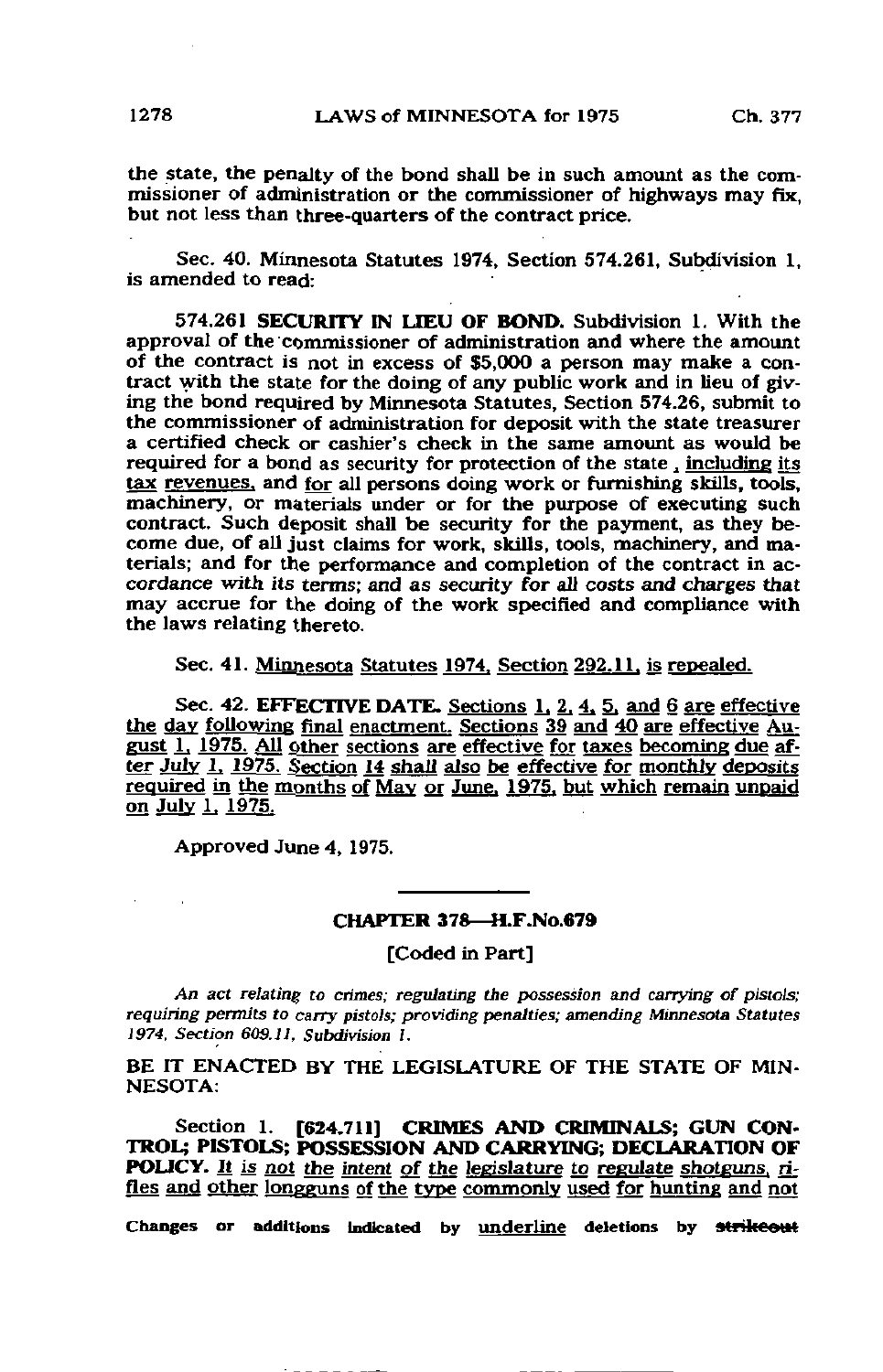defined as pistols, or to place costs of administration upon those citizens who wish to possess or carry pistols lawfully, or to confiscate or otherwise restrict the use of pistols by law-abiding citizens. •

Sec. 2. [624.712] DEFINITIONS. Subdivision 1. As used in sections  $f(t)$   $\alpha$ , the terms defined in this section shall have the meanings given them.

Subd. 2. "Pistol" includes a weapon designed to be fired by the uge of a single hand and with an overall length less than 26 inches, or having a barrel or barrels of a length less than 18 inches in the case of a shotgun or having a barrel of a length less than 16 inches m the case of a rifle (a) from which may be fired or ejected one or more solid projectiles by means of a cartridge or shell or by the action of an explosive or the igniting of flammable or explosive substances; or (b) for which the propelling force is a spring, elastic band, carbon dioxide, air or other gas, or vapor.

"Pistol" does not include a device firing or ejecting a shot measuring .18 of an inch, or less, in diameter and commonly known as a "BB gun." a scuba gun, a stud gun or nail gun used in the construction industry or children's pop guns or toys.

Subd. 3. "Antique firearm" means any firearm, including any pistol. with a matchlock, flintlock, percussion cap, or similar type of ignition system, manufactured before 1899 and any replica of any firearm described herein if such replica is not designed or redesigned, made or remade; or intended to fire conventional rimfire or conventional centerfire ammunition, or uses conventional rimfire or conventional centerfire ammunition which is not readily available in the ordinary channels of commercial trade.

Subd. 4. "Saturday night special pistol" means a pistol other than an antique firearm or a pistol for which the propelling force is carbon dioxide, air or other vapor, or children's pop guns or toys, having a frame, barrel, cylinder, slide or breechblock:

(a) of any material haying a melting point (liquidus) of less than 1.000 degrees Fahrenheit, or

(b) of any material haying an ultimate tensile strength of less than 55.000 pounds per square inch, or

(c) of any powdered metal having a density of less than 7.5 grams per cubic centimeter.

Subd. 5. "Crime of violence" includes murder in the first degree. murder in the second degree, murder in the third degree, manslaughter in the first degree, manslaughter in the second degree, aiding suicide. aiding attempted suicide, aggravated assault, use of drugs to injure or to facilitate crime, simple robbery, aggravated robbery, kidnapping. Changes or additions indicated by underline deletions by strikeout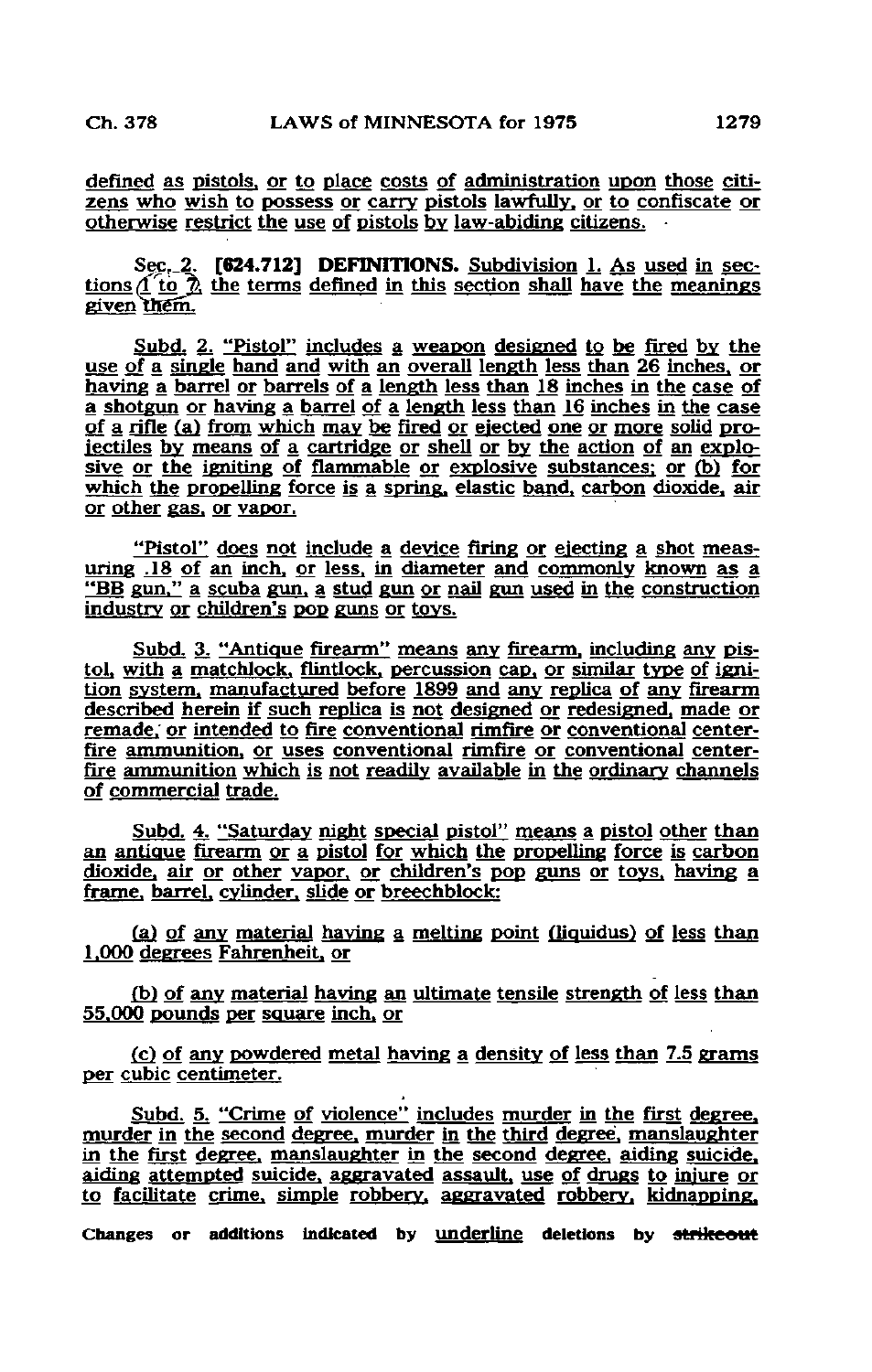false imprisonment, aggravated rape, rape, aggravated sodomy, felonious theft, aggravated arson, riot, burglary, reckless use of a gun or dangerous weapon, intentionally pointing a gun at or towards a human being, setting a spring gun, and unlawfully owning, possessing, or operating a machine gun, and an attempt to commit any of these offenses, as each of those offenses is defined in Minnesota Statutes. Chapter 609.

Sec. 3. [624.713] CERTAIN PERSONS NOT TO HAVE PISTOLS; PENALTY. Subdivision 1. The following persons shall not be entitled to possess a pistol:

 $(a)$  A person under the age of 18 years except that a person under 18 may carry or possess a pistol (i) in the actual presence or under the direct supervision of his parent or guardian, (ii) for the purpose of military drill under the auspices of a legally recognized military organization and under competent supervision, (iii) for the purpose of instruction, competition or target practice on a firing range approved by the chief of police or county sheriff in whose jurisdiction the range is located and under direct supervision: or (iv) if the person has successfully completed a course designed to teach marksmanship and safety with a pistol and approved by the commissioner of natural resources:

(b) A person who has been convicted in this state or elsewhere of a crime of violence unless ten years have elapsed since the person has been restored his civil rights or the sentence has expired, whichever occurs first, and during that time he has not been convicted of any other crime of violence. For purposes of this section, crime of violence includes crimes in other states or jurisdictions which would have been crimes of violence as herein defined if they had been committed in this state:

(c) A person who is or has ever been confined or committed in Minnesota or elsewhere as a "mentally ill." "mentally deficient" or "dangerous to the public" person as those terms are defined in Minnesota Statutes. Section 253A,02, to a hospital, mental institution or sanitarium, unless he possesses a certificate of a medical doctor or psychiatrist licensed in Minnesota, or other satisfactory proof that he is no longer suffering from this disability:

(d) A person who has been convicted in Minnesota or elsewhere for the unlawful use, possession or sale of a controlled substance other than conviction for possession of a small amount of marijuana, as defined in section  $152.01$ , subdivision  $16$ , or a person who is or has ever been hospitalized or committed for treatment for the habitual use of a controlled substance or marijuana, as defined in Minnesota Statutes, Sections 152.OJ and 152.02. unless he possesses a certificate of a medical doctor or psychiatrist licensed in Minnesota, or other satisfactory proof, that he has not abused a controlled substance or marijuana during the previous two years: or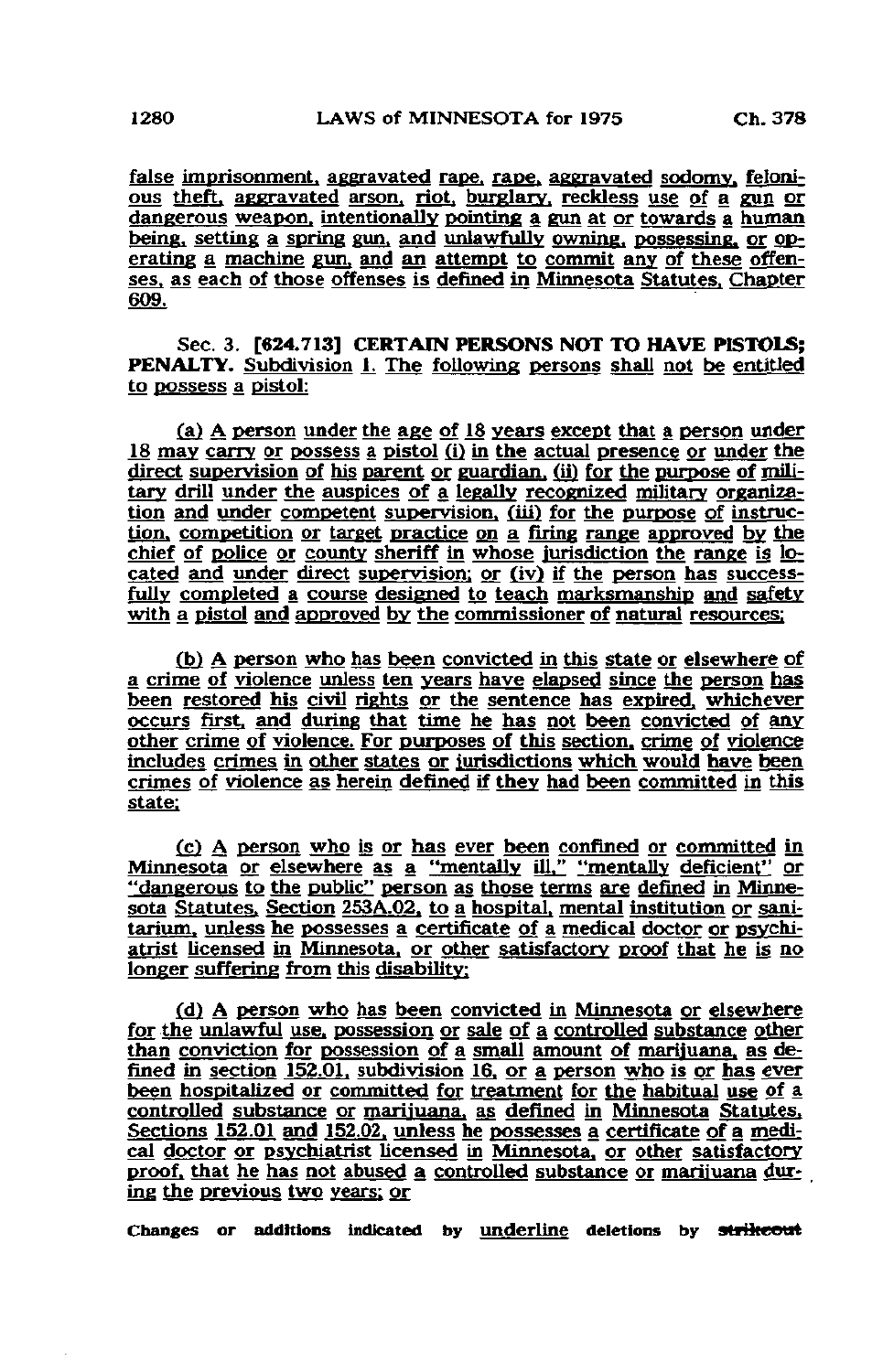£g) A person who has been confined or committed to a hospital, mental institution or sanitarium in Minnesota or elsewhere as an "inebriate person" as that term is defined in Minnesota Statutes. Section 253A.Q2. or for alcoholic problems, unless he possesses a certificate of a medical doctor or psychiatrist licensed in Minnesota, or other satisfactory proof, that he has not abused alcohol during the previous two years. A person who issues a certificate pursuant to this subdivision in good faith shall not be liable for damages in an action arising out of the issuance.

Subd. 2. A person named in subdivision 1, clause (b) of this section who possesses a pistol is guilty of a felony. A person named in any other clause of subdivision 1 of this section who possesses a pistol is guilty of a gross misdemeanor.

Sec. 4. [624.714] CARRYING OF WEAPONS WITHOUT PER-MIT: PENALTIES. Subdivision 1. PENALTY. A person, other than a law enforcement officer who has authority to make arrests other than citizens arrests, who carries, holds or possesses a pistol in a motor vehicle, snowmobile or boat, or on or about his clothes or person, or otherwise in his possession or control in a public place or public area without first having obtained a permit to carry the pistol is guilty of a gross misdemeanor. £ person who has been issued a permit and who engages in activities other than those for which the permit has been issued, is guilty of a misdemeanor.

Subd. 2. WHERE APPLICATION MADE, Applications for permits to carry shall be made to the chief of police of an organized full-time police department of the municipality where the applicant resides or to the county sheriff where there is no such local chief of police where the applicant resides. At the time of application, the local police authority shall provide the applicant with a dated receipt for the application.

Subd. 3. CONTENTS. Applications for permits to carry shall set forth the name, residence, date of birth, height, weight, color of eyes and hair, sex and distinguishing physical characteristics, if any, of the applicant. The application shall be signed by the applicant.

Subd. 4. INVESTIGATION. The application authority shall check criminal records, histories, and warrant information on each applicant through the Minnesota Crime Information System.

Subd. 5. GRANTING OF PERMITS. No permit to carry shall be granted to a person unless the applicant:'

(a) Is not a person prohibited by section 3 from possessing a pis-<br>tol:

£b) Provides a firearms safety certificate recognized by the department of natural resources, evidence of successful completion of a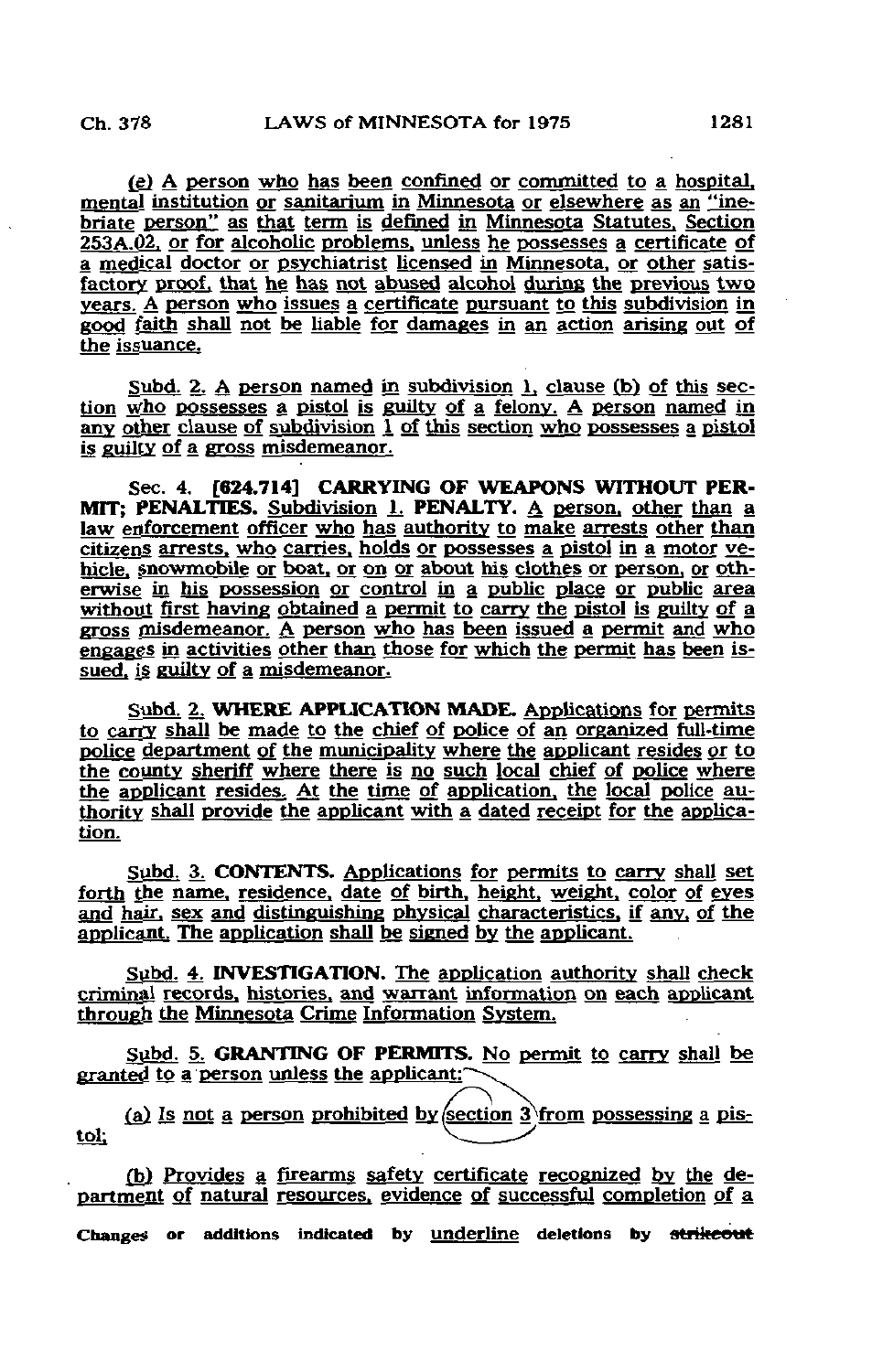test of ability to use a firearm supervised by the chief of police or sheriff or other satisfactory proof of ability to use a pistol safely: and

(cj Has an occupation or personal safety hazard requiring a permit to carry.

Subd. 6. FAILURE TO GRANT PERMITS. Failure of the chief police officer or the county sheriff to deny the application or issue a permit to carry a pistol within 21 days of the date of application shall be deemed to be a grant thereof. The locaj police authority shall provide an applicant with written notification of a denial and the specific reason for the denial. The permits and their renewal shall be granted free of charge. The permit shall specify the activities for which it shall be valid.

Subd. 7. RENEWAL. Permits to carry a pistol issued pursuant to this section shall expire after one year and shall thereafter be renewed in the same manner and subject to the same provisions by which the original permit was obtained.

Subd. 8. PERMIT TO CARRY VOIDED. The permit to carry shall be void at the time-that-the holder becomes prohibited from possessing a pistol under-section 3, in which event the holder shall return the permit within five-days-to the application authority. Failure of the holder to return the permit within the five days is a gross misdemeanor unless the court finds that the circumstances or the physical or mental condition of the permit holder prevented the holder from complying with the return requirement.

Subd. 9, CARRYING PISTOLS ABOUT ONE'S PREMISES OR FOR PURPOSES OF REPAIR, TARGET PRACTICE. A permit to carry is not required of a person:

(a) To keep or carry about his place of business, dwelling house, premises or on land possessed by him a pistol;

[bj To carry a pistol from a place of purchase to his dwelling house or place of business, or from his dwelling house or place of business to or from a place where repairing is done, to have the pistol repaired;

(£) To carry a pistol between his dwelling house and his place of business;

(d) To carry a pistol in the woods or fields or upon the waters of this state for the purpose of hunting other than protected wild animals or of target shooting in a safe area: or

(e) To transport a pistol in a motor vehicle, snowmobile or boat if the pistol is unloaded, contained in a closed and fastened case, gunbox. or securely tied package. If a motor vehicle, snowmobile or boat does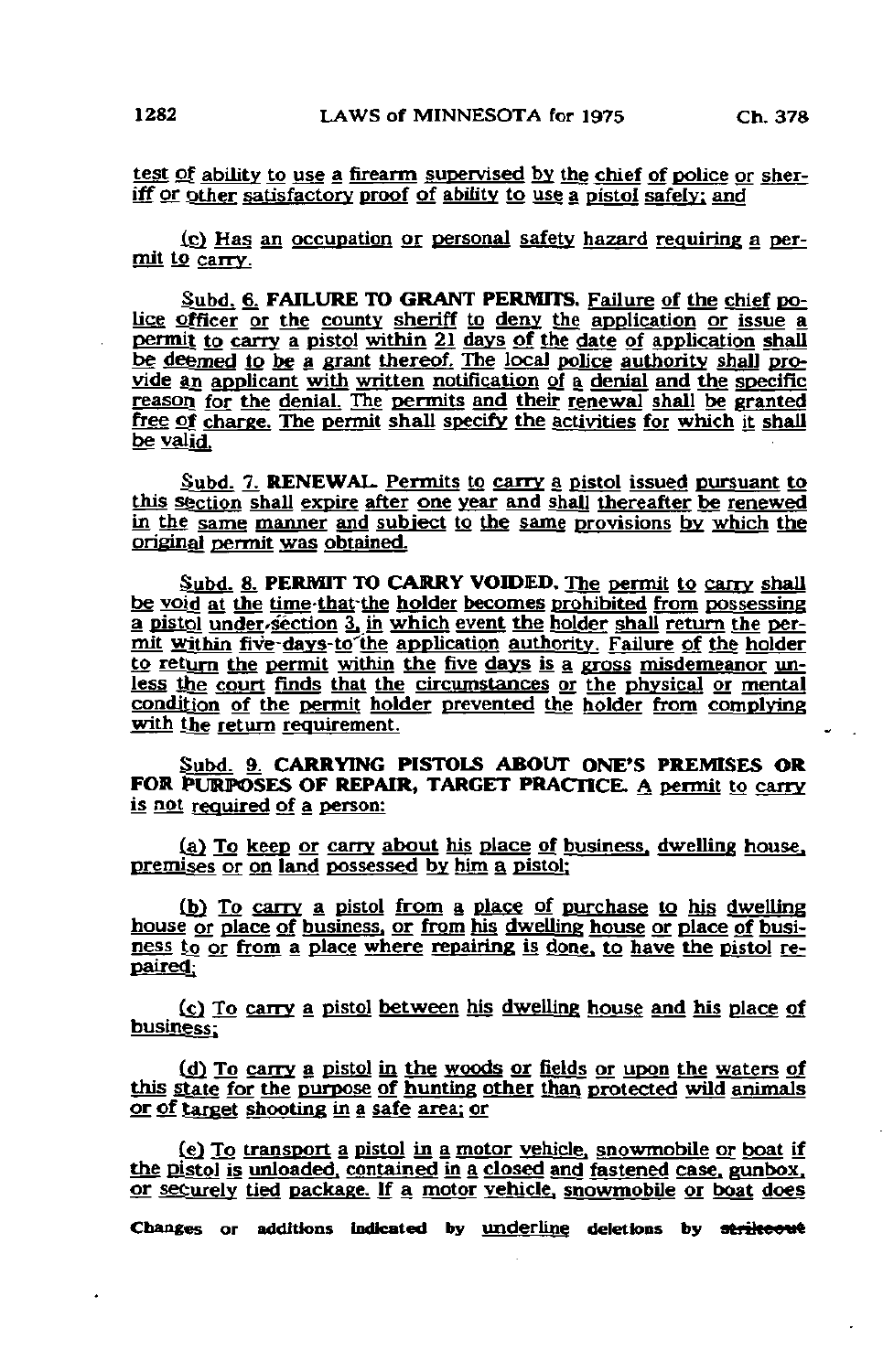not have an enclosed area, a pistol may be carried in the driver or passenger area as long as the pistol is unloaded and contained in a closed and fastened case, gunbox. or securely tied package. A utility compartment or glove compartment shall be deemed to be within the area occupied by the driver and passengers.

Subd. 10. FALSE REPRESENTATIONS. A person who gives or causes to be given any false information in applying for a permit to carry, knowing or having reason to know the information is false, is guilty of a gross misdemeanor.

Subd. 11. NO LIMIT ON NUMBER OF PISTOLS. A person shall not be restricted as to the number of pistols he may carry.

'Subd. 12. HEARING UPON DENIAL. Any person aggrieved by. denial of a permit to carry may appeal the denial to the county court having jurisdiction over the county or municipality wherein the notification or denial occurred. The matter shall be heard de noyo without a Jury.

Sec. 5. **[624.715] EXEMPTIONS: ANTIQUES AND ORNA-**MENTS. Sections 3 and 4 shall not apply to antique firearms which are carried or possessed as curiosities or for their historical significance or value.

Sec. 6. [624.716] SATURDAY NIGHT SPECIALS PROHIBITED: PENALTY. Any federally licensed firearms dealer who sells a Saturday Night Special Pistol, or any person who manufactures or assembles a Saturday Night Special Pistol in whole or in part, shall be guilty of a gross misdemeanor.

Sec. 7. [624.717] LOCAL REGULATION. Sections 1 to 6 shall be construed to supersede municipal or county regulation of the carrying or possessing of pistols and the regulation of Saturday Night Special Pistols except more restrictive regulation in cities of the first class.

Sec. 8. Minnesota Statutes 1974, Section 609.11, Subdivision 1, is amended to read:

609.11 MINIMUM TERMS OF IMPRISONMENT. Subdivision 1. All commitments to the commissioner of corrections for imprisonment of the defendant are without minimum terms except when sentence is to life imprisonment as required by law and except that any commitment following the defendant's first conviction of an offense wherein the defendant he had in his possession a firearm or used a dangerous weapon at the time of the offense shall be for a term of not less than three years-one year plus one day, nor more than the maximum sentence provided by law for the offense for which convicted, and except that any commitment following defendant's second or subsequent conviction of an offense wherein he had in his possession a firearm or used a dangerous weapon at the time of the offense shall be for a term